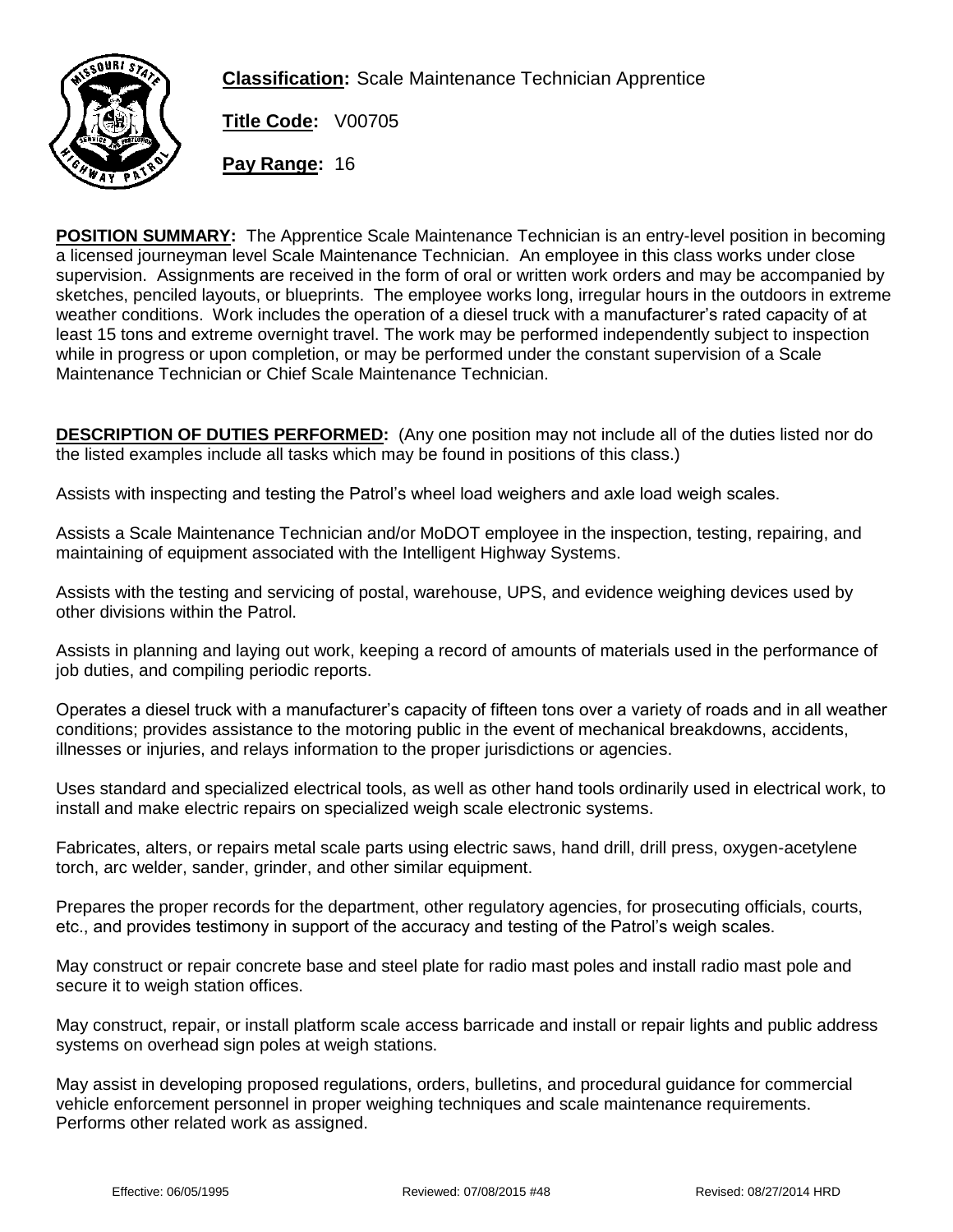**REQUIRED KNOWLEDGE, SKILLS, AND ABILITIES:** Knowledge of the occupational hazards and safety precautions associated with scale maintenance and repair.

Ability to read English effectively.

Ability to communicate in English clearly and concisely, both orally and in writing.

Ability to communicate effectively in oral and written form and to understand and effectively carry out oral and written instruction.

Ability to find and repair mechanical and electrical defects on specially designed and highly specialized equipment.

Ability to make involved calculations necessary for proper installation of equipment.

Ability to read and understand maintenance manuals and work from drawings, blueprints, wiring diagrams and specifications to effectively repair defective electrical and mechanical equipment.

Ability to prioritize, organize, and plan work effectively.

Ability to make decisions in accordance with laws, policies, and regulations and apply these to work problems.

Ability to work with a variety of tools in the performance of duties (e.g., electrical tools, hand tools, power lathe, cold saws, hand drill, drill press, oxygen-acetylene.

Ability to handle restricted and confidential information in a professional manner and maintain the information as such.

Ability to establish and maintain harmonious working relations with others.

Ability to work with material that may be of a sexual nature relating to criminal activity (e.g., written material, photographs, and/or verbal language, etc.).

Ability to work hours as assigned.

**MINIMUM EXPERIENCE AND EDUCATION REQUIRED:** (The following represents the minimum qualifications used to accept applicants, provided that equivalent substitution will be permitted in case of deficiencies in either experience or education.)

Possession of a high school diploma or equivalent and must have satisfactorily completed a minimum of two years of course work in the electronic trade at a recognized technical institute or possess equivalent knowledge and skill in electronic principles and techniques.

One year of experience performing manual and semi-skilled work in equipment maintenance, general maintenance or related work that has involved electrical and mechanical equipment is desired.

**NECESSARY SPECIAL REQUIREMENTS:** Must possess or obtain a Class B Commercial Driver License (CDL) with air brake endorsement within the probationary period and maintain throughout employment.

Must be able to obtain a Scale Maintenance license issued by the Missouri Department of Agriculture within the first year of employment.